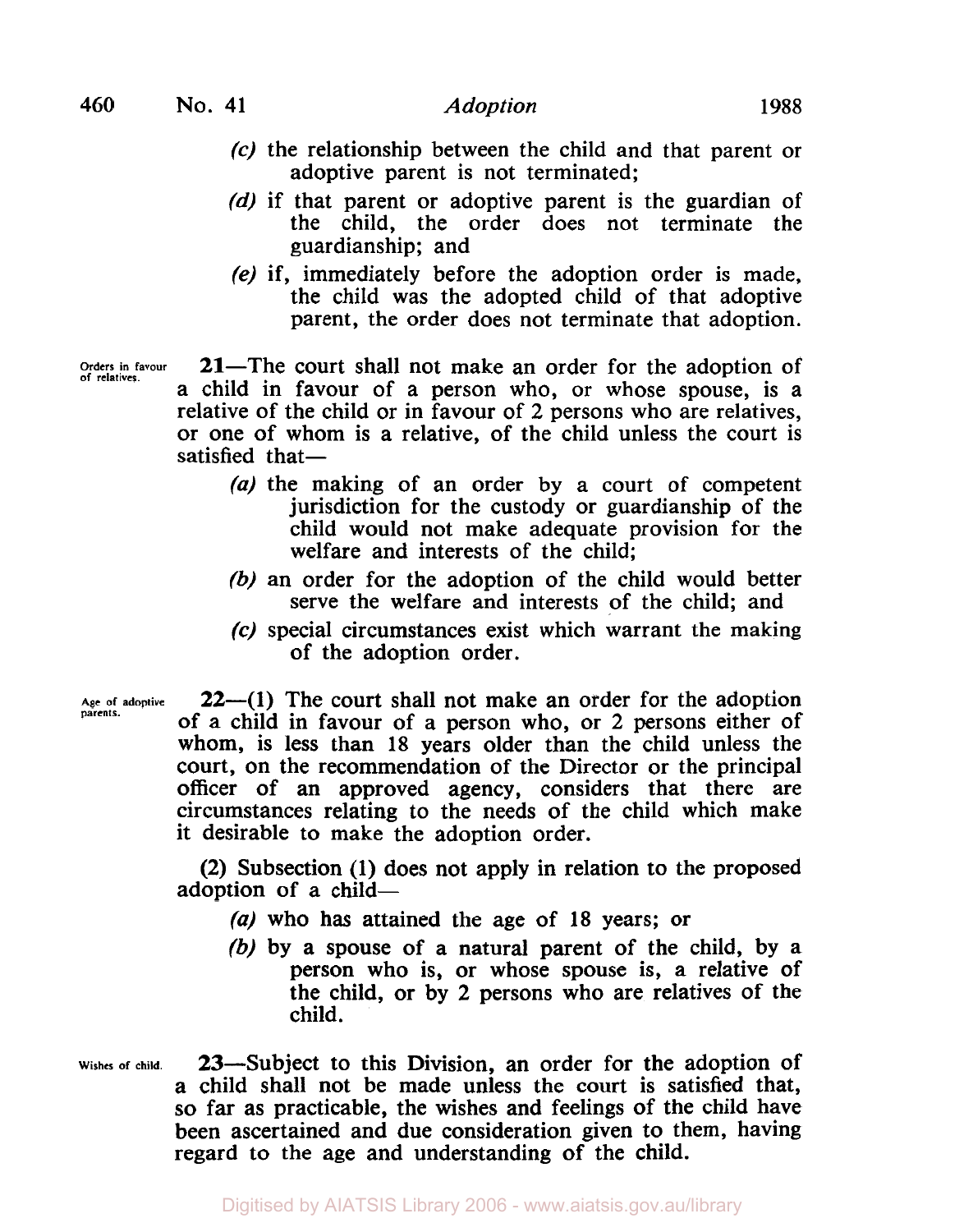**24–(1)** The court shall not make an order for the adoption  $\frac{Count}{s}$  be of a child unless the court has received a report in writing certain **matters.**  on behalf of the Director or the principal officer of an approved agency concerning the proposed adoption and, after considering the report and any other evidence before it, the court is satisfied that $-$ 

- (a) the prospective adoptive parents satisfy the prescribed requirements relating to approval of adoptive parents;
- (b) the Director or principal officer has given consideration so far as practicable to any wishes expressed by a parent of the child, particularly in relation to the religion, race, or ethnic background of the prospective adoptive parents of the child;
- **(c)** the Director or principal officer has given consideration  $to-$ 
	- (i) any wishes expressed by a parent of the child at the time when consent to the adoption was given or dispensed with about access to, or information about, the child, including notification in the event of the death of the child; and
	- (ii) any arrangements agreed between a parent of the child and the prospective adoptive parents of the child for access to the child or for the giving of information about the child; and
- (d) the welfare and interests of the child will be promoted by the adoption.

(2) Subsection **(1)** does not apply in relation to an order under section **19** for the adoption of a child who has attained the age of **18** years before the making of the order but the court shall not make an adoption order in such a case unless it is satisfied that special circumstances exist in relation to the welfare and interests of the child which make it desirable that the child should be adopted.

(3) The report on behalf of the Director or the principal officer of an approved agency may be made by the Director or the principal officer agency or by a person authorized by the Director or principal officer in writing, either generally or in any particular case.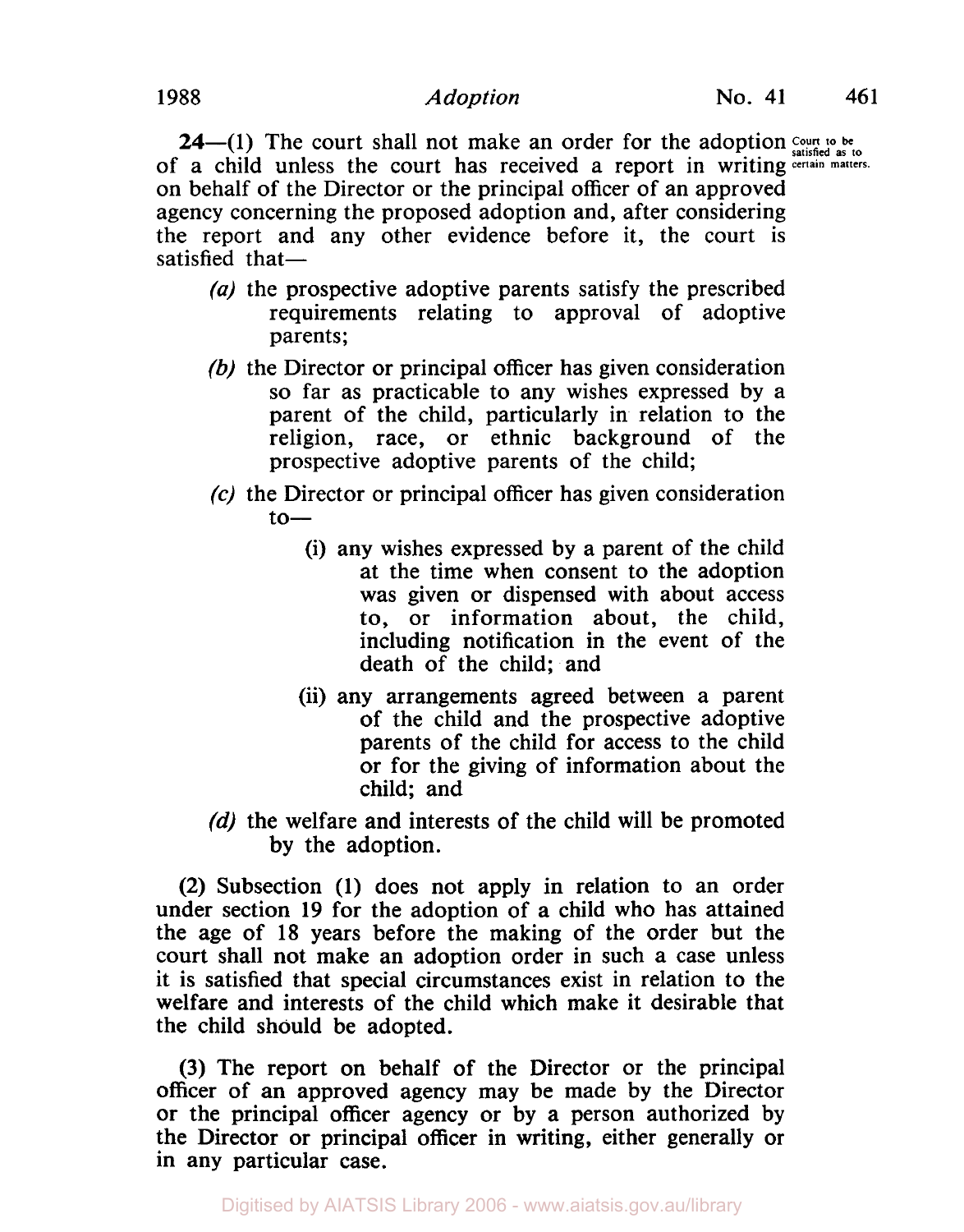**application for** 

## **462** No. **41** Adoption 1988

**(4)** Except in the case of an adoption referred to in subsection **(5),** the court shall not make an order for the adoption of a child unless the court has received a report in the prescribed form as to the physical and mental condition of the child, signed by a legally-qualified medical practitioner who examined the child not more than **60** days before the date on which the application for the order was filed in the court.

**(5)** Subsection **(4)** does not apply in relation to the proposed adoption of a child-

- *(a)* who has attained the age of **18** years; or
- (b) by a spouse of a natural parent of the child, by a person who is, or whose spouse is, a relative of the child, or by 2 persons who are relatives of the child.

**25—(1)** The court shall not make an order for the adoption **adoption orders.** of a child unless not less than 28 days' notice of the application has been given by the Director or the principal officer of an approved agency-

- *(a)* to any person whose consent to the adoption of the child is required under section 29 but whose consent has not been given, whether or not that consent has been dispensed with under section 37;
- (b) to any person who is not a parent of a child but is a guardian of the child; or
- **(c)** to any person, other than one of the prospective adoptive parents, with whom the child resides or who has the care, custody, or control of the child unless the consent of that person to the adoption of the child is required under section 29.

(2) A notice referred to in subsection **(1)** shall not specify the names of the prospective adoptive parents or otherwise identify them.

(3) The court may, on application in writing, by the Director or the principal officer of an approved agency, dispense with the giving of a notice under subsection **(1).** 

**(4)** Where it appears to the court to be necessary in the interests of justice so to do, the court may direct that notice of an application for an adoption order be given to any person.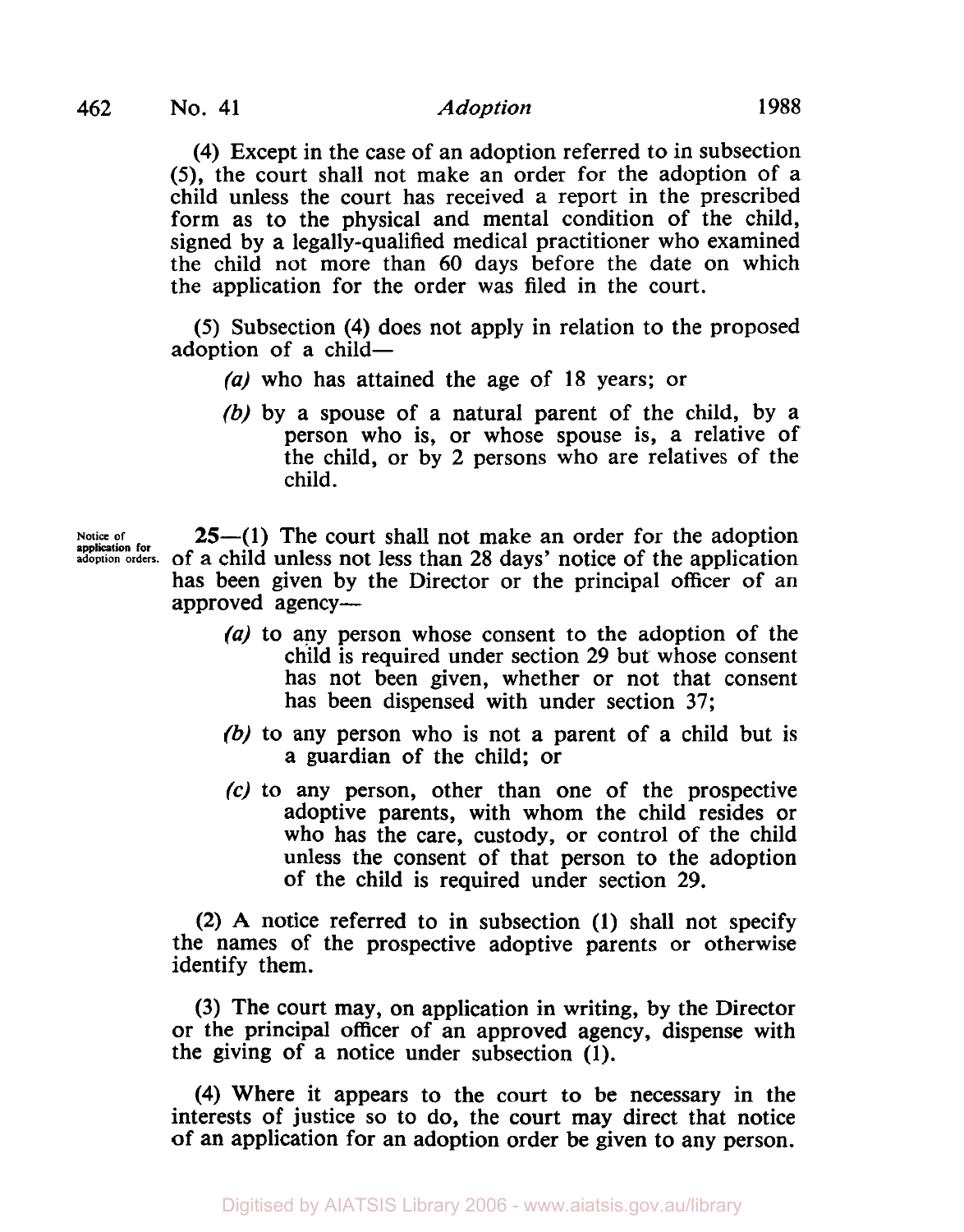**26**—Where an application is made to the court for an order *Parties* to for the adoption of a child, the court may permit such persons adoption order. as the court thinks fit to be joined as parties to the proceedings for the purpose of opposing the application or of opposing an application to dispense with the consent of a person.

27-(1) Where the court refuses an application for an order Custody, &c., **application for** for the adoption of a child, the court may make such order **adoption order.**  for the care, custody, and control of the child as it thinks fit.

(2) Without limiting the generality of subsection (1), an order under that subsection may declare the child to be a ward of the State or that the child shall remain under the guardianship of the Director for a period of 12 months commencing on the date of the order.

(3) Where an order under subsection (1) declares a child to be a ward of the State, it has effect, for all purposes, as if it were an order made under the Child *Welfare Act* 1960 declaring the child to be a ward of the State made by a children's court established under that Act.

**28**—(1) In this section—<br>adoption orders.

- "adoption order" includes an adoption order made under the repealed Act or any corresponding previous enactment;
- "eligible person" means the adopted person to whom an adoption order relates, a natural parent of the adopted person, an adoptive parent of the adopted person, the Director, or the principal officer of an approved agency by which the adoption was arranged,

and a reference to special circumstances includes a reference to an irretrievable breakdown of the relationship between the adoptive parents and the adopted person.

(2) An eligible person may apply to the court for an order discharging an adoption order on the grounds-

- *(a)* that the adoption order or a consent for the purposes of the adoption order was obtained by fraud, duress, or other improper means; or
- (b) that special circumstances exist in relation to the welfare and interests of the person why the adoption order should be discharged.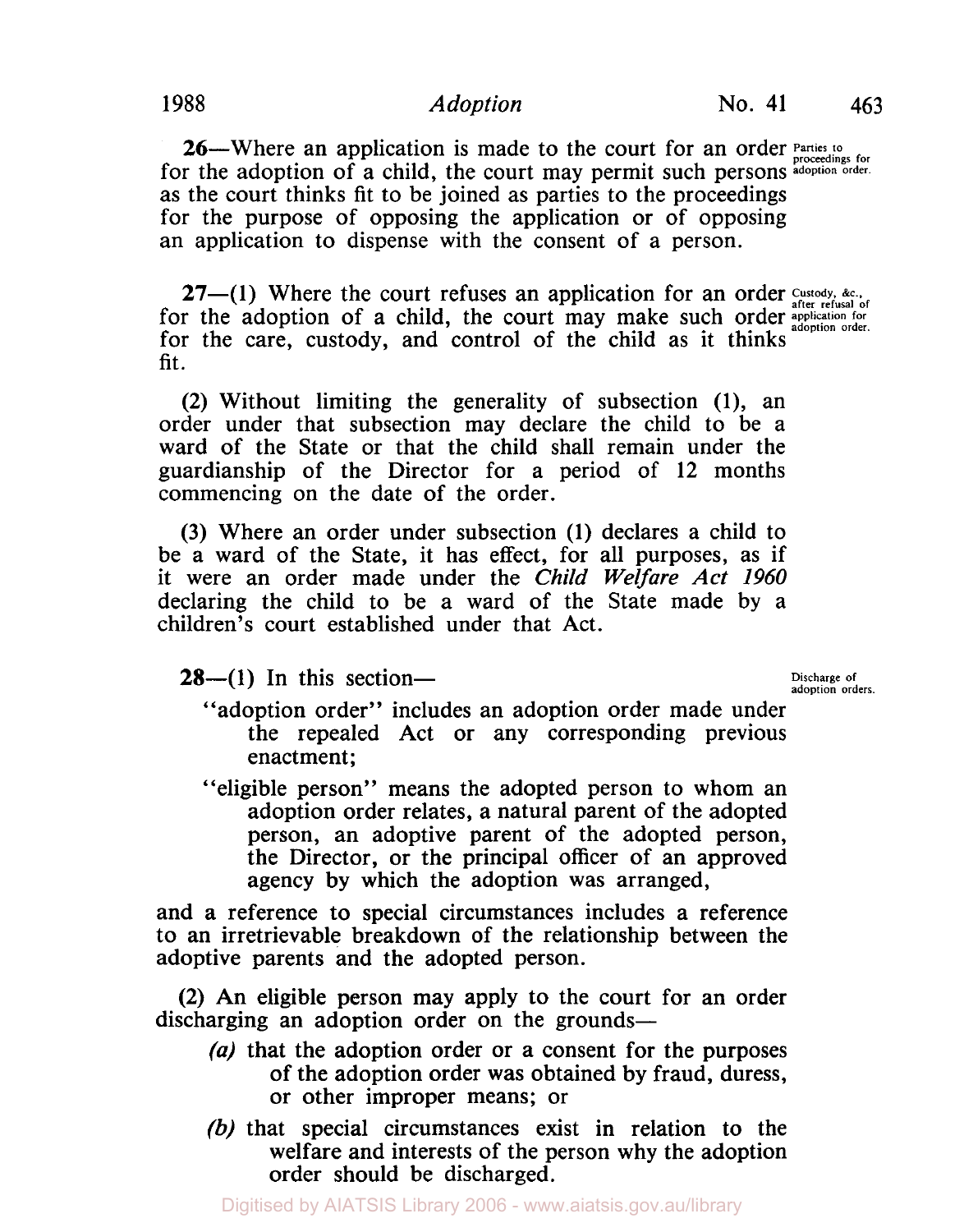(3) Where an application is made under subsection (2), the court shall, if satisfied that there may be grounds on which an order may be made, direct that an investigation be made into the circumstances under which the application is made.

**(4)** An investigation under subsection (3) shall be made by the Director and, where the court so directs, by a person nominated by the Attorney-General.

*(5)* If, after consideration of a report of an investigation carried out under subsection **(3),** the court is satisfied that the adoption order should be discharged, the court shall make an order for the discharge of the adoption but shall not make such an order if it appears to the court that it would be prejudicial to the welfare and interests of the adopted person to do so.

(6) Where the court makes an order discharging an adoption order, any consent given under this Act for the purposes of the adoption of the person to whom the adoption order relates ceases to have effect unless the court otherwise orders.

(7) Where the court makes an order under this section in respect of an adopted person, it may, at the same time or subsequently, make such consequential or ancillary orders as it thinks necessary in the interests of justice or the welfare and interests of the person, including orders relating to-

- (a) the name of the person;
- *(b)* the ownership of property;
- **(c)** the care, control, custody, or guardianship of the person; and
- (d) the domicile of the person.

(8) On the making of an order under this section discharging an adoption order, but subject to an order made under subsection (7) and to section *50* **(2),** the rights, privileges, duties, liablities, and relationships of the person to whom the adoption order relates and of all other persons shall be the same as if that order had not been made, but without prejudice  $to-$ 

- (a) anything lawfully done;
- (b) the consequences of anything unlawfully done; or
- **(c)** a proprietary right or interest that became vested in a person,

while the adoption order was in force.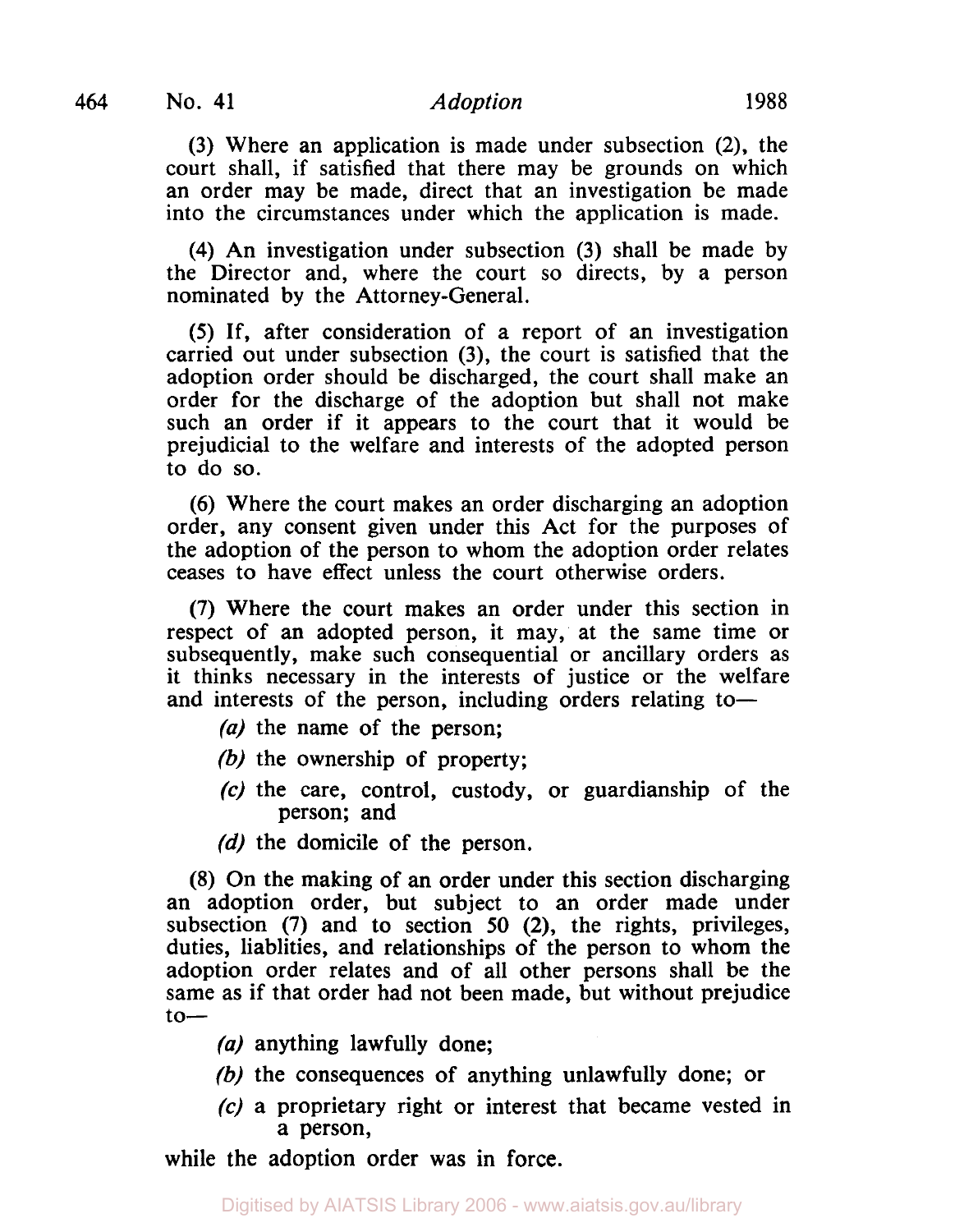### *Division 3-Consents to adoptions*

**29-(1)** Subject to this Division, the court shall not make Consents an order for the adoption of a child unless the court is adoption. satisfied-

- *(a)* that consent to the adoption has been given in accordance with this Division by the appropriate person or persons ascertained in accordance with this section, that the consent has not been revoked, and that the requirements of section **31** have been complied with; or
- *(b)* that there is not an appropriate person within the meaning of this section to give consent to the adoption,

or unless the court dispenses with any such consent.

**(2)** In the case of a child whose parents were married to each other at the time of its birth or at or after the time of its conception but before its birth and who has not previously been adopted, the appropriate persons are the mother and the father of the child.

**(3)** In the case of a child whose parents were not so married to each other and who has not previously been adopted, the appropriate persons are the mother of the child and a man-

- *(a)* whose name is entered in the entry relating to the child in a register of births, whether in Tasmania or in a place outside Tasmania, as the father of the child, so long as that entry was made before the expiration of a period of **30** days commencing on the day when consent to the adoption was given in accordance with this Division by the mother of the child (the last day of which period is in this subsection referred to as "the relevant day");
- *(b)* who is declared to be the father of the child under a declaration of paternity in force under section **10**  of the *Status of Children Act 1974,* if before the relevant day a copy of the declaration is filed in the office of the Registrar-General under section **9 (3)** of that Act;
- *(c)* against whom an order has been made under section **26** or **27** of the *Maintenance Act 1967* in respect of the child, if before the relevant day a copy of the order is filed in the office of the Registrar-General under section **9** *(3)* of the *Status of Children Act 1974;*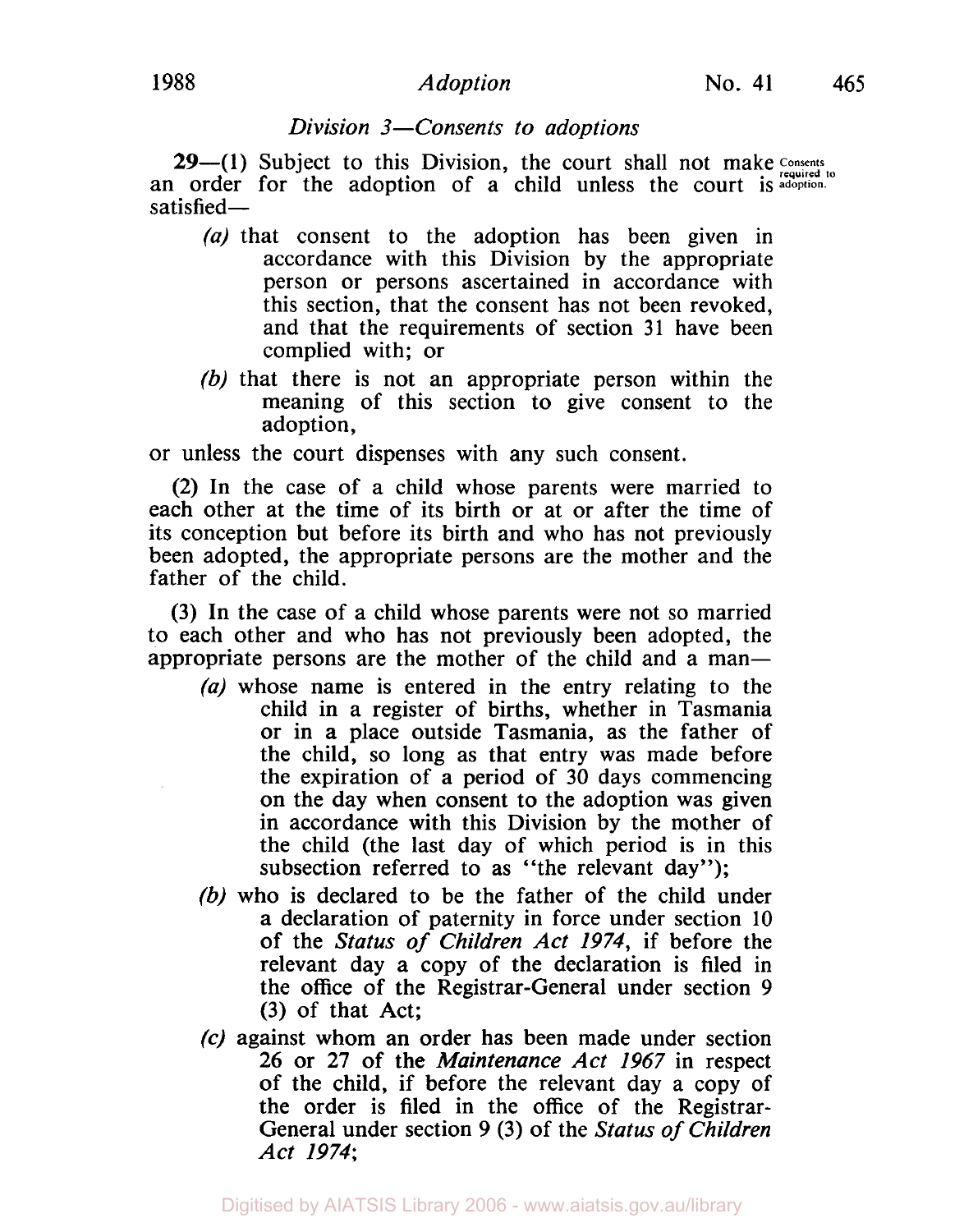- *(d)* who is named in an instrument filed before the relevant day in the office of the Registrar-General under section **9** (1) of the *Status of Children Act 1974*  that acknowledges that he is the father of the child; or
- *(e)* who has before the relevant day lodged with the Director or with the approved agency by which the arrangements for the adoption are being made  $e$ vidence that $-$ 
	- (i) an order has been made outside Tasmania that, under section 8 *(5)* of the *Status of Children Act 1974,* is *prima facie* evidence that he is the father of the child;
	- (ii) he is, or has at any time been, liable, under an order of the Family Court of Australia for the maintenance of the child; or
	- (iii) he has at any time, under an order of the Family Court of Australia, been granted access to, or custody or guardianship of, the child.

**(4)** Where there is evidence that a particular man is not the father of a child, that man is not, by reason only of paragraph **(e)** of subsection **(3),** an appropriate person for the purposes of that subsection in the case of that child.

*(5)* In the case of a child who has previously been adopted, the appropriate persons are the adoptive parents of the child.

**(6)** In the case of a child who is a non-citizen child, the appropriate person is-

- *(a)* the person who, under the *Immigration (Guardianship of Children) Act 1946* of the Commonwealth, is the guardian of the child; or
- (b) where that guardian has, under that Act, delegated his powers and functions as guardian to another person, that other person.

**(7)** This section does not apply in relation to a person who has attained the age of 18 years before the making of the adoption order.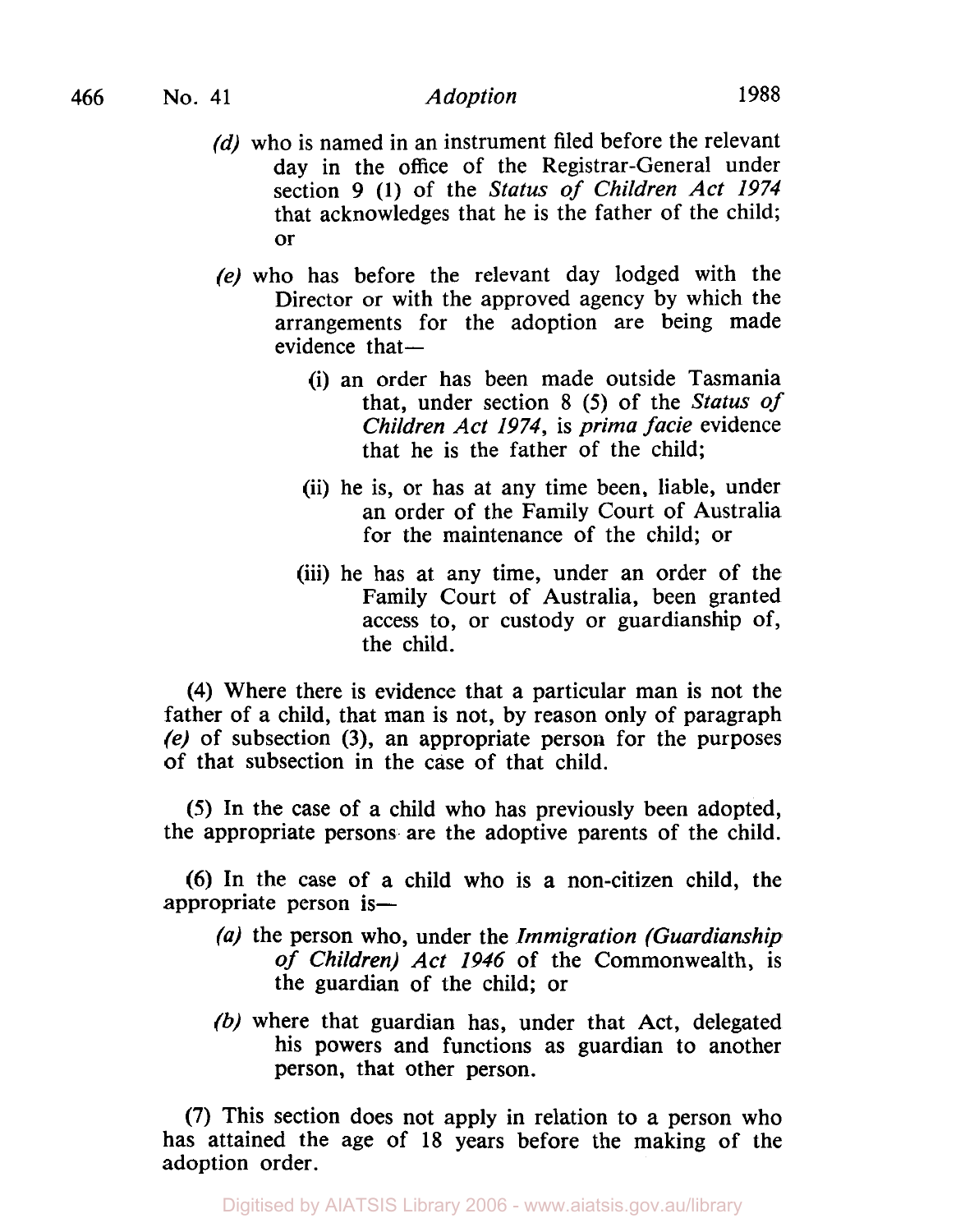**30-(1)** Subject to this Division, a consent by a person, Manner of giving except a guardian as mentioned in section **29 (6),** is given in accordance with this Division where-

- *(a)* the person has signed the prescribed form of consent in the presence of  $-$ 
	- (i) a prescribed person; and
	- (ii) a person approved for the purpose by the Director or the principal officer of an approved agency; and
- *(b)* the persons in whose presence the form of consent was signed have signed the prescribed statements.

**(2)** If a consent by a person is given in a country outside Australia, the consent is given in accordance with this Division where-

- *(a)* the person has signed the prescribed form of consent in the presence of 2 persons each of whom is-
	- (i) an Australian Diplomatic Officer within the meaning of the *Consular Fees Act 1955*  of the Commonwealth;
	- (ii) a judge of a court in that country;
	- (iii) a magistrate in that country; or
	- (iv) a notary public in that country; and
- *(b)* the **2** persons in whose presence the form of consent was signed have signed the prescribed statements.

**31-(1)** Before a consent is given for the purposes of this Requirements to Division by a person who is not a guardian as mentioned in with. section 29 *(6)-* 

- *(a)* the person shall receive counselling from a person approved for the purpose by the Director or the principal officer of an approved agency;
- *(b)* not less than **24** hours before the consent is given, the person by whom that counselling was given shall give the person information in writing in the prescribed form about the effect of an adoption order, the alternatives to adoption, and the provisions of this Act relating to revocation of consent; and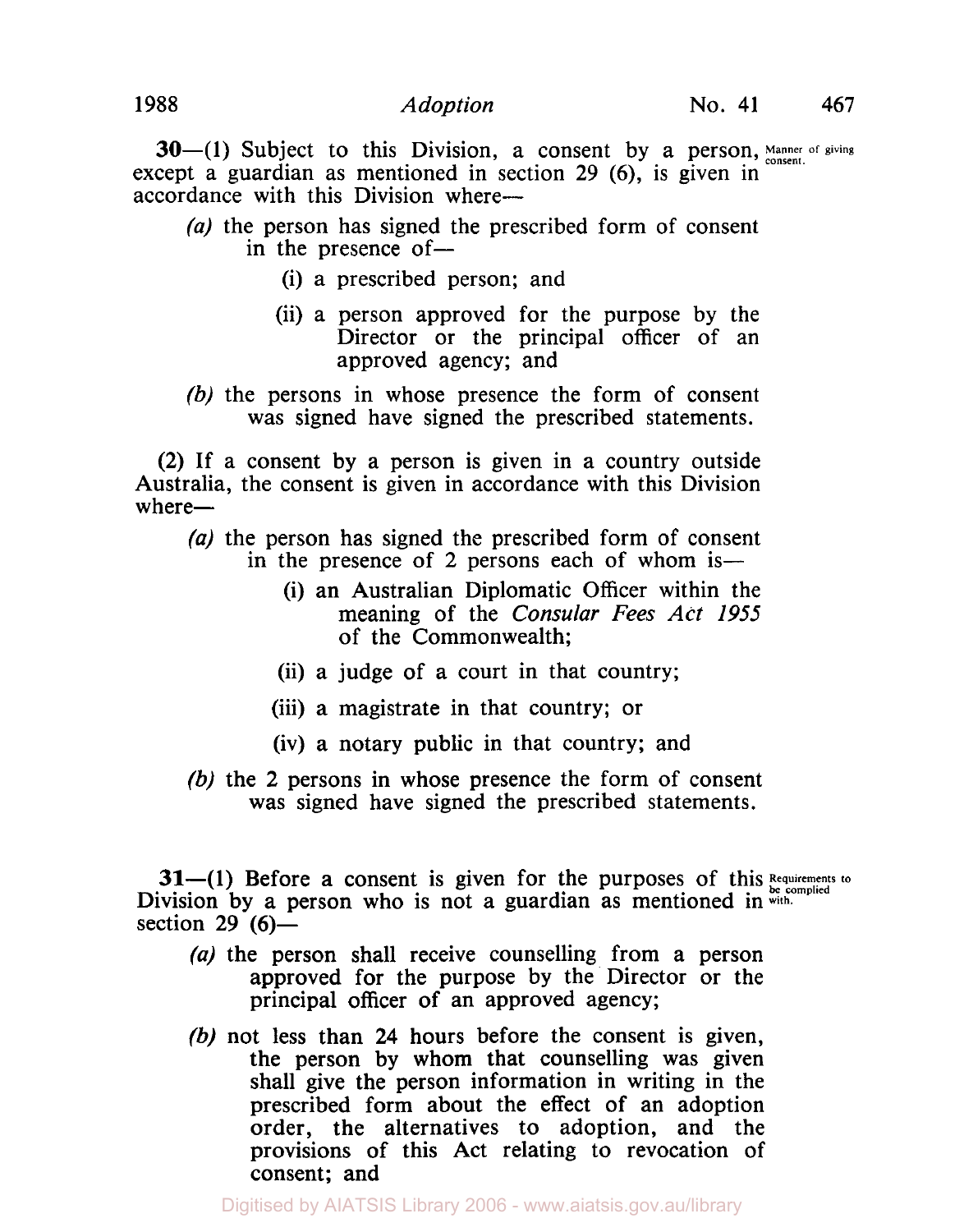**(c)** notice in writing shall be given to the person that the person may, at any time before an adoption order is made, apply subject to, and in accordance with, the *Registration of Births and Deaths Act 1895* for a certified copy of, or extract from, an entry in a register of births relating to the child.

**(2)** The Director or the principal officer of an approved agency shall, as soon as practicable after receiving a consent given for the purposes of this Division, give a copy of that consent to the person who signed it.

**(3) A** certificate signed by the Director or the principal officer of an approved agency to the effect that the requirements referred to in subsection **(1)** have been complied with is evidence of that fact.

(4) Where a consent is given in a place outside Tasmania, the requirements referred to in subsections **(1)** and **(2)** do not apply.

**Consent by guardian under section 29 (6).** 

**32-A** consent by a person who is a guardian, or the delegate of a guardian, of a non-citizen child as mentioned in section **29 (6)** is given in accordance with this Division where the person has signed the prescribed form of consent and a declaration that the person believes on reasonable grounds that the child was given for adoption in accordance with the law of the country in which the child was residing at the time when it was placed in the care of the prospective adoptive parents.

**Consents to be construed as** 

**33-(1)** Subject to subsection **(2),** a consent to the adoption **general consents.** of a child shall, for the purposes of this Act, be construed as a consent to the adoption of the child by persons in whose favour an adoption order may be made under this Act in respect of the child and is a valid consent notwithstanding that an application in respect of the child has not been made or contemplated or, if an application has been so made, that the person giving the consent does not know the identity of the prospective adoptive parents.

> **(2) A** consent to the adoption of a child by a relative of the child, or by a spouse of a parent of the child, shall be construed as a consent to the adoption of the child by that relative or spouse only.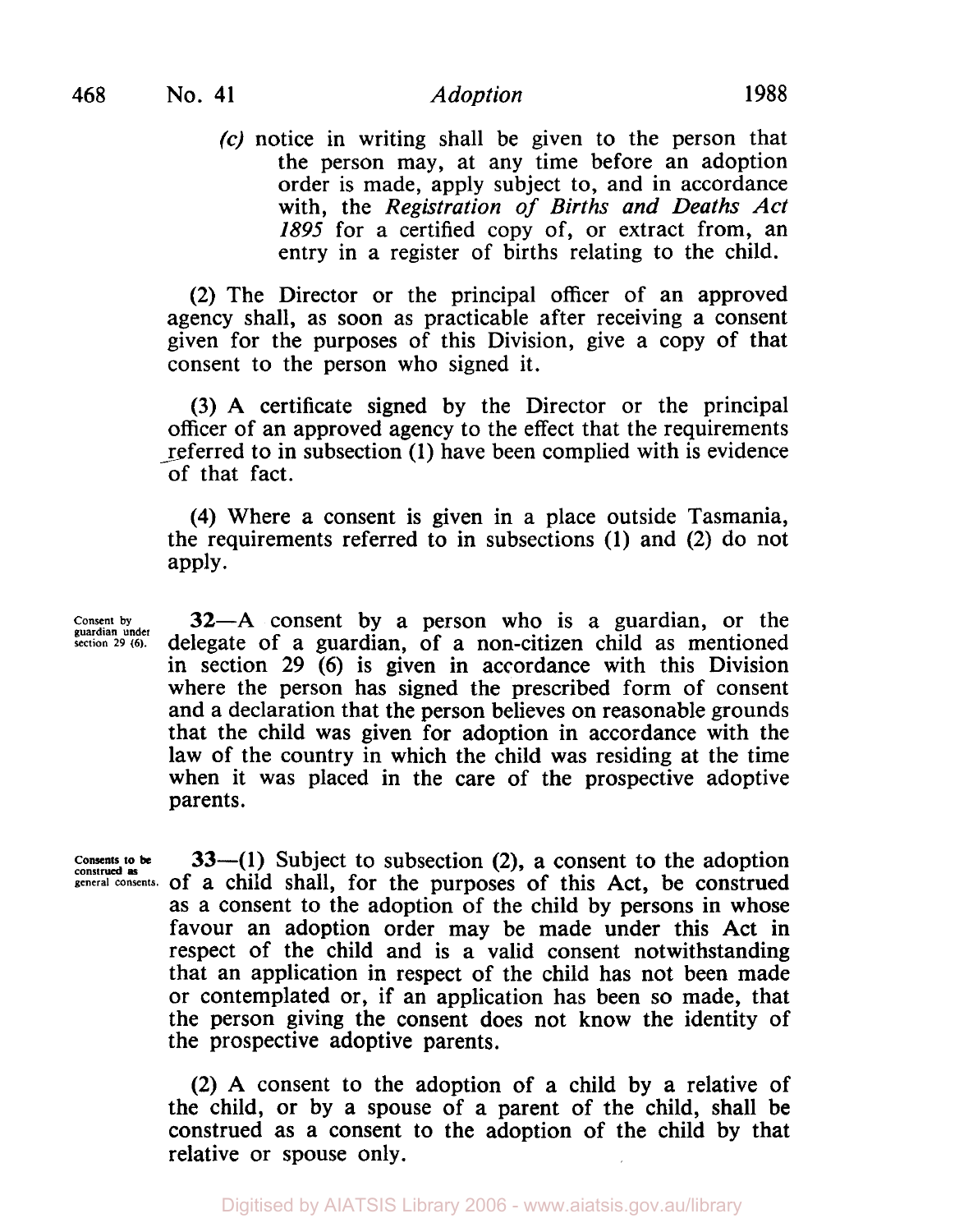**34-** Where-

**Consents given under law of** 

- (a) a person whose consent to the adoption of a child a Territory. is required by section **29**  has, in accordance with the law of another State or of a Territory, duly signed an instrument of consent to the adoption of the child; and
- (b) the consent evidenced by the instrument of consent has not been revoked in accordance with the law of that other State or Territory,

that instrument of consent shall, for the purposes of this Act, be deemed to be an instrument executed in accordance with this Division evidencing a consent, in accordance with section 29 **(l),** to the adoption of the child.

**35-(1)** A consent to the adoption of a child given for the *Revocation of* purposes of this Act by a person may be revoked by notice in writing served on the Director before the expiration of 30 days after the date on which the instrument of consent was signed and not otherwise.

(2) Service of a notice on the Director under subsection **(1)**  shall be effected by delivering it personally or by sending it to him by certified mail.

(3) On receiving notice in writing of the revocation of a consent to the adoption of a child, the Director shall, if it appears to him that the consent was given to the principal officer of an approved agency, forthwith deliver or send by post a copy of the notice to that officer.

**(4)** Where the Director releases a child to the parents or to one of the parents of the child as mentioned in section **40 (1) (c),** any consent given to the adoption of that child, is, by force of this subsection, revoked.

**36-(1)** The court shall not make an adoption order in Defective reliance on a consent given or purporting to have been given by a person if it appears to the court that-

- (a) the consent was not given in accordance with this Act;
- (b) the consent was obtained by fraud, duress, or other improper means;
- *(c)* the consent was revoked at **a** time when it was lawful to do so;
- (d) the instrument of consent has been altered in a material particular without authority;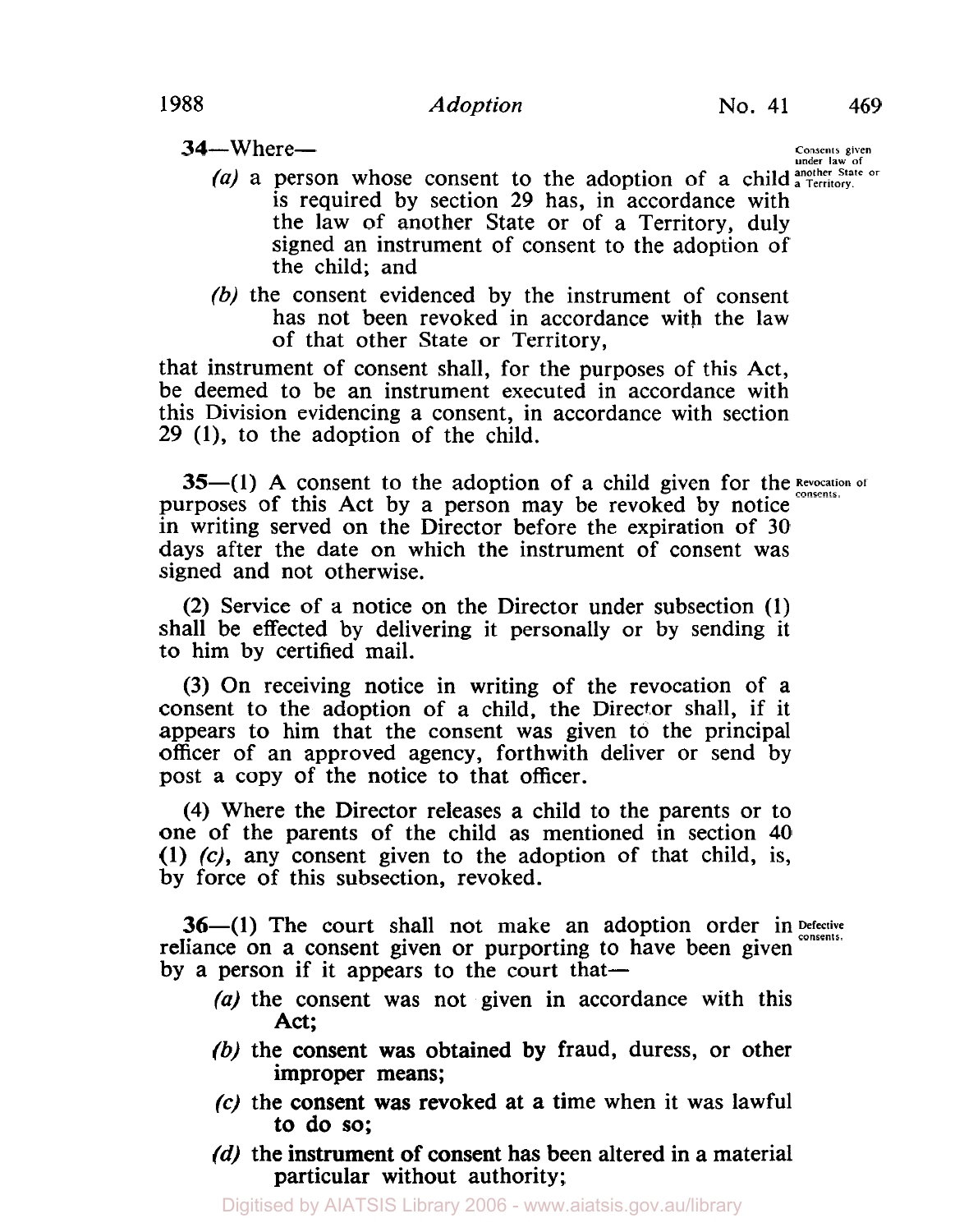- *(e)* the person giving or purporting to give the consent was not, when the instrument of consent was signed, in a fit condition to give the consent or did not understand the nature of the consent; or
- (f) the instrument of consent was signed before the birth of the child to whom it relates.

(2) **A** court shall not make an adoption order in reliance on an instrument of consent signed by the mother of the child to whom it relates on, or within **7** days after, the day on which the child was born unless it is proved that, at the time the instrument was signed, the mother was in a fit condition to give the consent.

**(3)** For the purposes of subsection **(2),** a certificate of a legally-qualified medical practitioner stating that, at the time when an instrument of consent was signed by the mother of the child to whom it relates, the mother was in a fit condition to give the consent is evidence of that fact.

**Court dispense may with 37-(1)** Where, on application by the Director or the **consents.** principal officer **of** an approved agency, the court is satisfied-

- *(a)* that a person whose consent to the adoption of a child is required under this Division cannot, after reasonable inquiry, be found;
- *(b)* by a certificate signed by not, **less** than **2** legallyqualified medical practitioners, that any such person is, and is unlikely to cease to be, incapable on psychiatric or other medical grounds of properly considering the question whether the person should give consent;
- **(c)** that any such person has abandoned, deserted, persistently neglected, or ill-treated the child;
- *(d)* that any such person has seriously ill-treated the child to the extent that it is unlikely that the child would accept, or be accepted by the person within, the family of that person;
- *(e)* that any such person has, for a period of not less than one year, failed, without reasonable cause, to discharge the obligations of a parent of the child;
- $(f)$  that any such person has such a physical or mental disability or is otherwise so impaired that the person is unable to meet the needs of the child;
- *(g)* that for any reason the child is unlikely to be accepted into, or to accept, a family relationship with any such person; or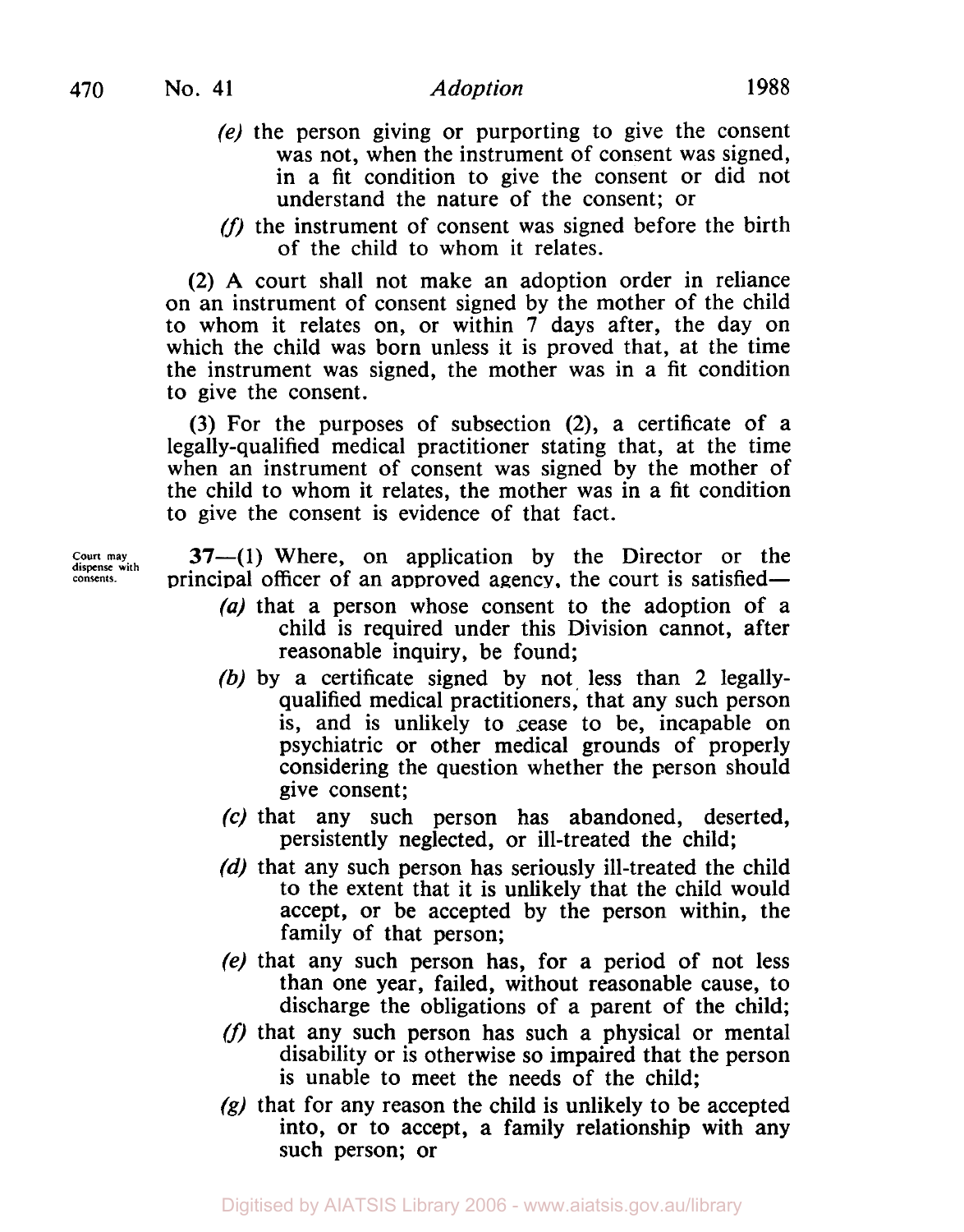*(h)* that there are any other special circumstances by reason of which, in the interests of the welfare of the child, the consent of any such person may properly be dispensed with,

the court may dispense with the consent of that person to the adoption of the child unless that person is a guardian of the child as mentioned in section **29 (6).** 

**(2)** For the purposes of subsection (1) *(a),* where, for the purposes of obtaining the consent of a person to the adoption of a child, the court is satisfied that-

- *(a)* a letter seeking that consent has been sent by certified mail addressed to that person at his last known place of residence;
- *(b)* a letter seeking that consent has been sent by certified mail addressed to that person at the address of such other person (if any) as the Director or the principal officer of an approved agency believes may know where the first-mentioned person may be found;
- **(c)** the address of that person cannot be found on a roll of electors under the *Common wealth Electoral Act I918* of the Commonwealth;
- *(d)* notice to that person that consent of that person is sought has been published in a newspaper circulating generally in the area where the last known place of residence of that person is situated; and
- **(e)** inquiries have been made of such persons, bodies, agencies, and government departments as might reasonably be expected to have known where that person may be found,

and the court is also satisfied that the Director or principal officer has been unable to find that person and that such other inquiries as the court may determine have been made, the court shall determine that reasonable inquiry has been made for that person and that the person cannot be found.

**(3)** The court shall not make an order under subsection (1) dispensing with the consent of a person to the adoption of a child unless the court has received and taken into consideration a report from the Director or the principal officer of an approved agency as to-

*(a)* the circumstances in which the application for dispensation is made and the grounds for the application; and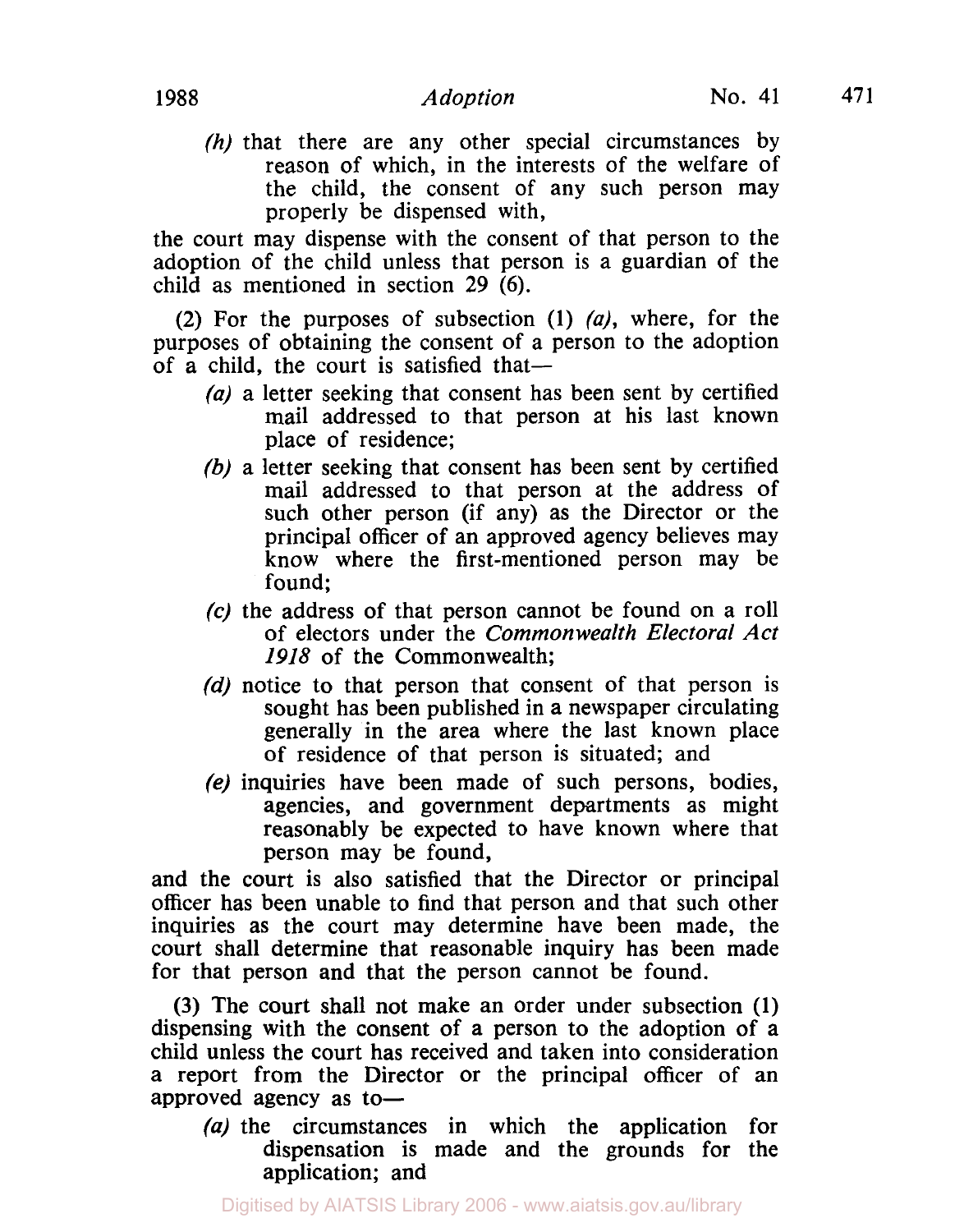(b) whether the dispensation of consent and the proposed adoption would serve the welfare and interests of the child concerned.

**(4)** An order under subsection (1) dispensing with consent may, on application by, or on behalf of, the Director, the principal officer of an approved agency, or the person whose consent was dispensed with, be revoked by the court at any time before the making of the adoption order concerned.

**Person who gives consent to be given notice of certain events.** 

**38**-(1) Where a person, except a guardian as mentioned in section 29 **(6),** has given consent for the purposes of this Division, the Director or the principal officer of an approved agency shall, as soon as practicable after the occurrence of any of the following events, give notice in writing to the person of that event:—

- (a) the placement of the child to whom the consent relates with the prospective adoptive parents;
- *(b)* the termination of such a placement;
- *(c)* the renunciation by the Director of guardianship of the child;
- (d) the making of an adoption order relating to the child;
- (e) where the child to whom the consent relates dies before an adoption order is made, the death of the child.

**(2)** Where the Director or the principal officer of an approved agency is of opinion that placement of the child as mentioned in subsection **(1)** *(a)* is no longer possible, he shall, as soon as practicable, give notice in writing of his opinion to any person who has given consent for the purposes of this Division.

(3) Except in the case of renunciation of guardianship, the Director or principal officer is not required to give notice under subsection **(1)** or **(2)** to a person who has, in writing, whether in the instrument of consent or otherwise, expressed the wish not to be given notice of an event or opinion mentioned in either of those subsections.

**(4)** Where the Director or the principal officer of an approved agency is notified of the death of an adopted person, he shall take such steps as are reasonably practicable to transmit that notification to each parent of the person who gave consent to the adoption.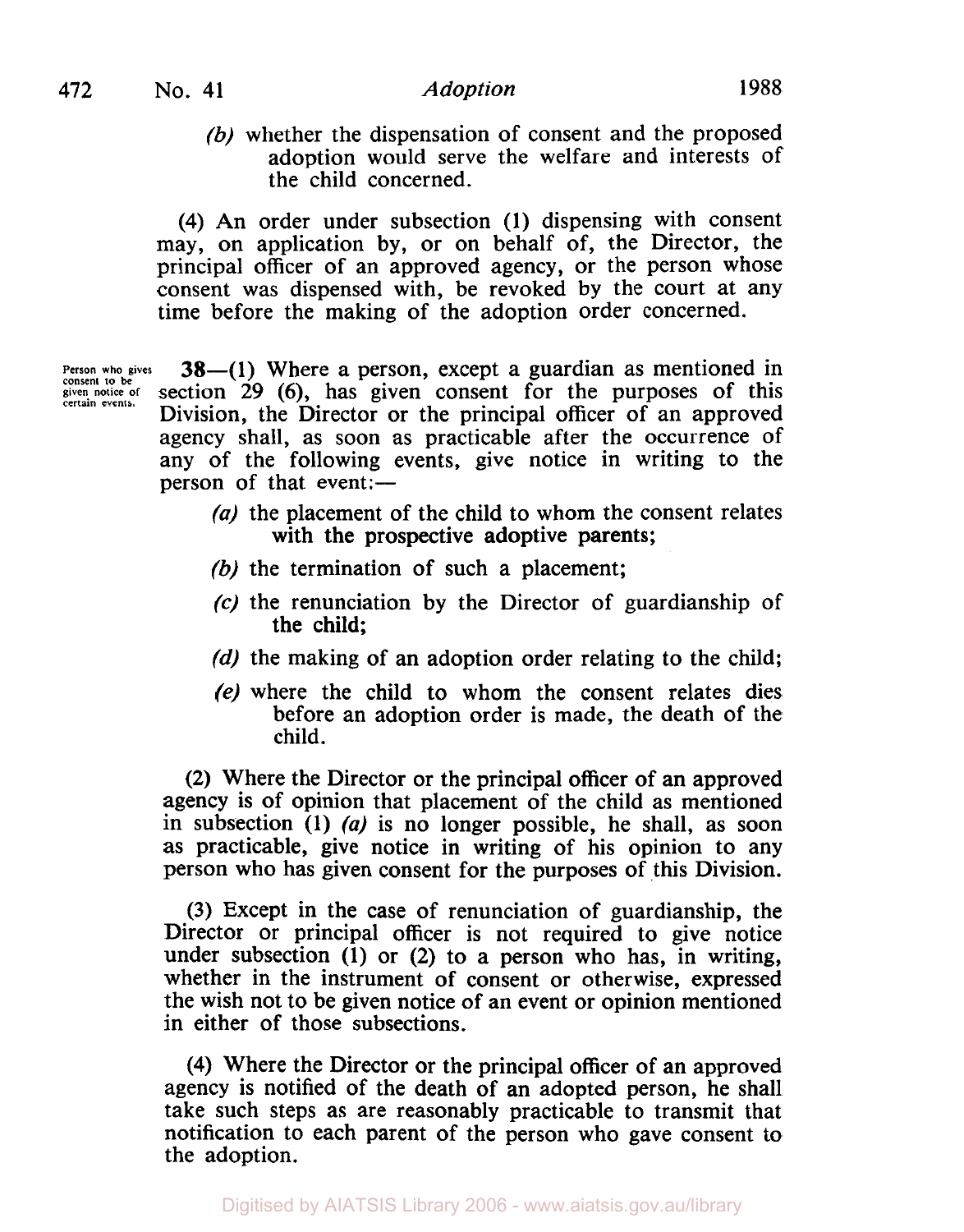# *Division 4-Care of child pending adoption*

**39-(1)** The Director or the principal officer of an approved Care of child agency may, in accordance with this section, exercise rights adoption of custody in respect of a child who is proposed to be adopted.

- $(2)$  Where-
	- *(a)* the consent of a person to the adoption of a child has been given but an adoption order in respect of that child can not be made unless the consent of another person is given or dispensed with under this Act; or
	- *(b)* it appears to the Director or the principal officer of an approved agency that a person whose consent is required under this Act to the adoption of a child proposes to give that consent,

a person who has the custody or guardianship of the child may, in. writing, authorize the Director or principal officer to exercise any rights of custody in respect of the child.

- **(3)** An authority given under subsection **(2)** ceases-
	- *(a)* on the expiration of a period of **6** months after the authority is given or, if that period is extended for a further period of **6** months by an agreement in writing between the person who gave the authority and the Director or principal officer, on the expiration of that further period;
	- *(b)* if a person who has given consent to the adoption revokes that consent;
	- *(c)* when all consents required for the adoption have been given or dispensed with;
	- *(d)* if the person who gave the authority revokes it; or
	- (e) if the person who gave the authority ceases to be entitled to custody or guardianship of the child,

whichever first occurs, and on the cessation of that authority pursuant to paragraph *(a), (b), (d),* or *(e),* the Director or principal officer shall-

- (f) deliver the child to a person who at that time is entitled to the custody or guardianship of the child; or
- **(g)** where such a person cannot after reasonable inquiry be found, take such steps as are necessary to admit the child to the care of the Director under the *Child Welfare Act I960.*